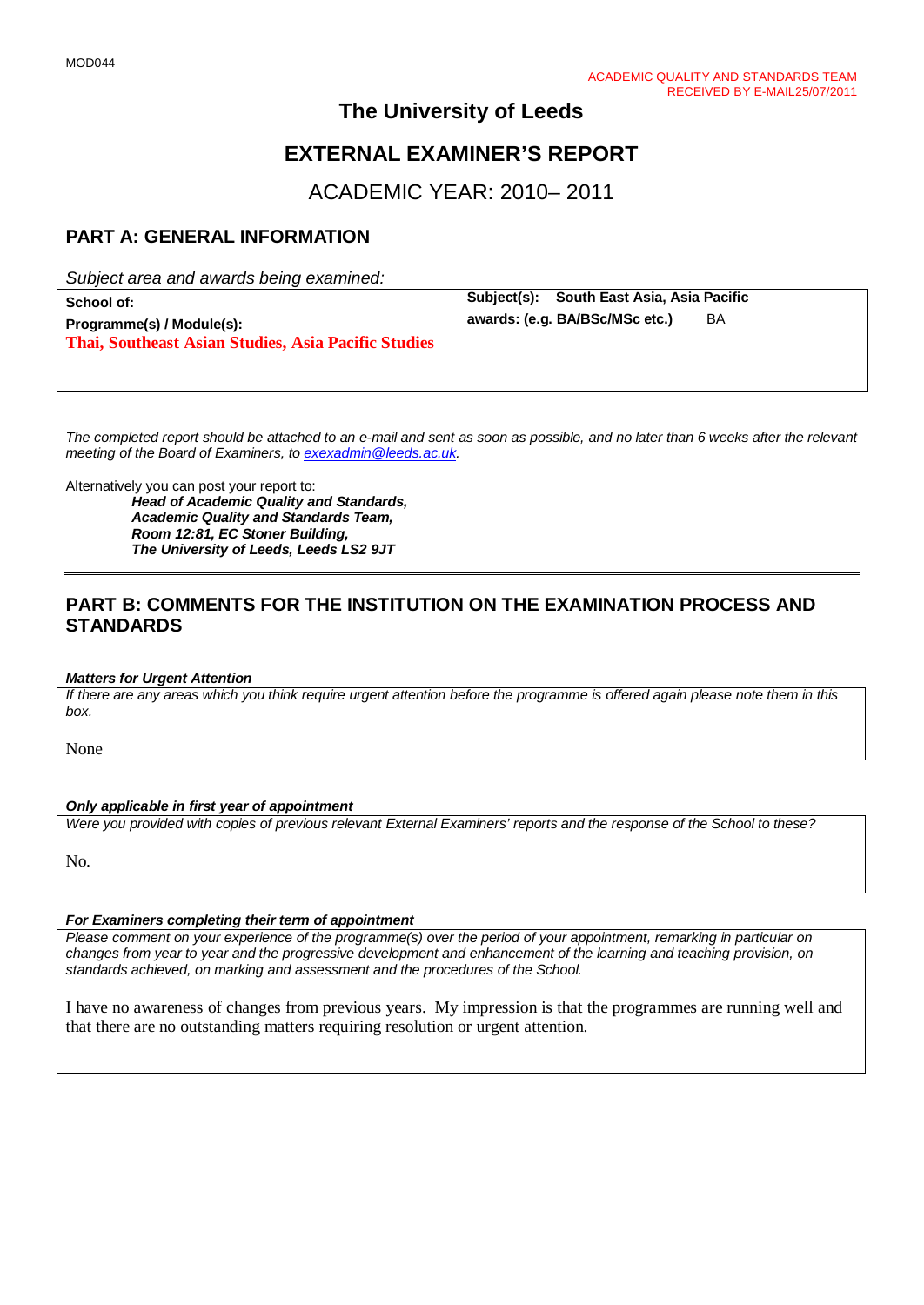## **Standards**

- 1. **Please indicate the extent to which the programme aims and intended learning outcomes (ILOs) were commensurate with the level of the award?**
	- *The appropriateness of the intended learning outcomes for the programme(s)/modules and of the structure and content of the programme(s);*
	- *The extent to which standards are appropriate for the award or award element under consideration.*

By comparison with similar or partly similar programmes taught at SOAS, I am convinced that these programmes are entirely appropriate to the ILOs and commensurate with the level of the awards under consideration.

#### 2. **Did the aims and ILOs meet the expectations of the national subject benchmark (where relevant)?**

• *The comparability of the programme(s) with similar programme(s) at other institutions and against national benchmarks and the Framework for Higher Education Qualifications.*

I am not familiar with national subject benchmarks for these subjects; rather I am comparing like with like as far as possible between Leeds and SOAS.

## 3. **Please comment on the assessment methods and the appropriateness of these to the ILOs?**

- *The design and structure of the assessment methods, and the arrangements for the marking of modules and the classification of awards;*
- *The quality of teaching, learning and assessment methods that may be indicated by student performance.*

Meticulous assessment design and methods. I was particularly impressed by the attention paid to the provision of feedback for essays and assessed coursework.

#### 4. **Were students given adequate opportunity to demonstrate their achievement of the aims and ILOs?**

- *The academic standards demonstrated by the students and, where possible, their performance in relation to students on comparable courses;*
- *The strengths and weaknesses of the students as a cohort.*

Yes – students were indeed able to demonstrate their achievement of aims and ILOs both in the form of assessed essays and coursework and written examinations.

#### 5**. For Examiners responsible for programmes that include clinical practice components, please comment on the learning and assessment of practice components of the curriculum**

Not applicable

6*.* **The nature and effectiveness of enhancements to the programme(s) and modules since the previous year**

 *It would be particularly helpful if you could also identify areas of good practice which are worthy of wider dissemination.* 

Not applicable (not known)

#### 7.**The influence of research on the curriculum and learning and teaching**

 *This may include examples of curriculum design informed by current research in the subject; practice informed by research; students undertaking research.* 

Some competent long essays on aspects of Thai cultural studies by students which in some cases would have made good published papers.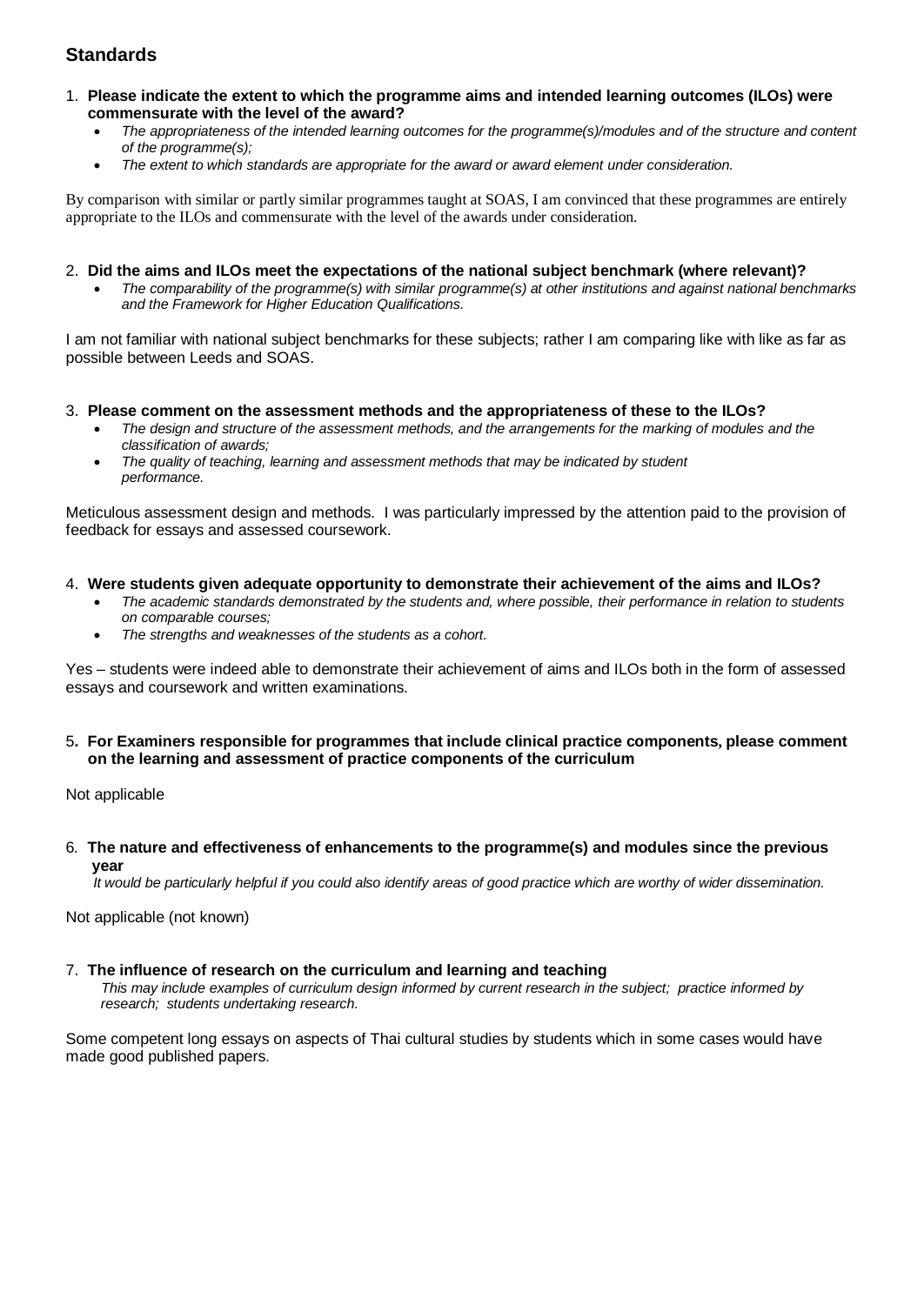## *The Examination Process*

- 8. **The University and its Schools provide guidance for External Examiners as to their roles, powers and responsibilities. Please indicate whether this material was sufficient for you to act effectively as an External Examiner**?
	- *Whether external examiners have sufficient access to the material needed to make the required judgements and* 
		- *whether they are encouraged to request additional information.*

• Yes – I could not have been more impressed by the organisation of the East Asia department's admin staff. All the required examination scripts and elements of assessed coursework were made available in a timely fashion. I had all the information I needed.

- 9. **Did you receive appropriate documentation relating to the programmes and/or parts of programmes for which you have responsibility, e.g. programme specifications or module handbooks?**
	- *The coherence of the policies and procedures relating to external examiners and whether they match the explicit roles they are asked to perform.*

Yes – I was well informed and in regular contact with the department staff with responsibilities for examinations.

### 10. **Was sufficient assessed/examination work made available to enable you to have confidence in your evaluation of the standard of student work?**

Yes – all of it.

11. **Were the administrative arrangements satisfactory for the whole process, including the operation of the Board of Examiners?**

Certainly – the board of examiners was extremely well organised and well-attended. And any queries from myself and the other external examiners were taken seriously and dealt with promptly and helpfully.

### 12. **Were appropriate procedures in place to give due consideration to mitigating circumstances and medical evidence?**

*Yes – this was very clear.* 

## *For Examiners involved in Mentoring Arrangements*

*If you have acted as a mentor to a new external examiner or have received mentor support please comment here on the arrangements.*

*Not applicable.* 

## *Other Comments*

*Please use this box if you wish to make any further comments not covered elsewhere on the form.*

*No comments – I am generally satisfied and impressed with the examination procedures in place and look forward to taking on this role in the next few years.*